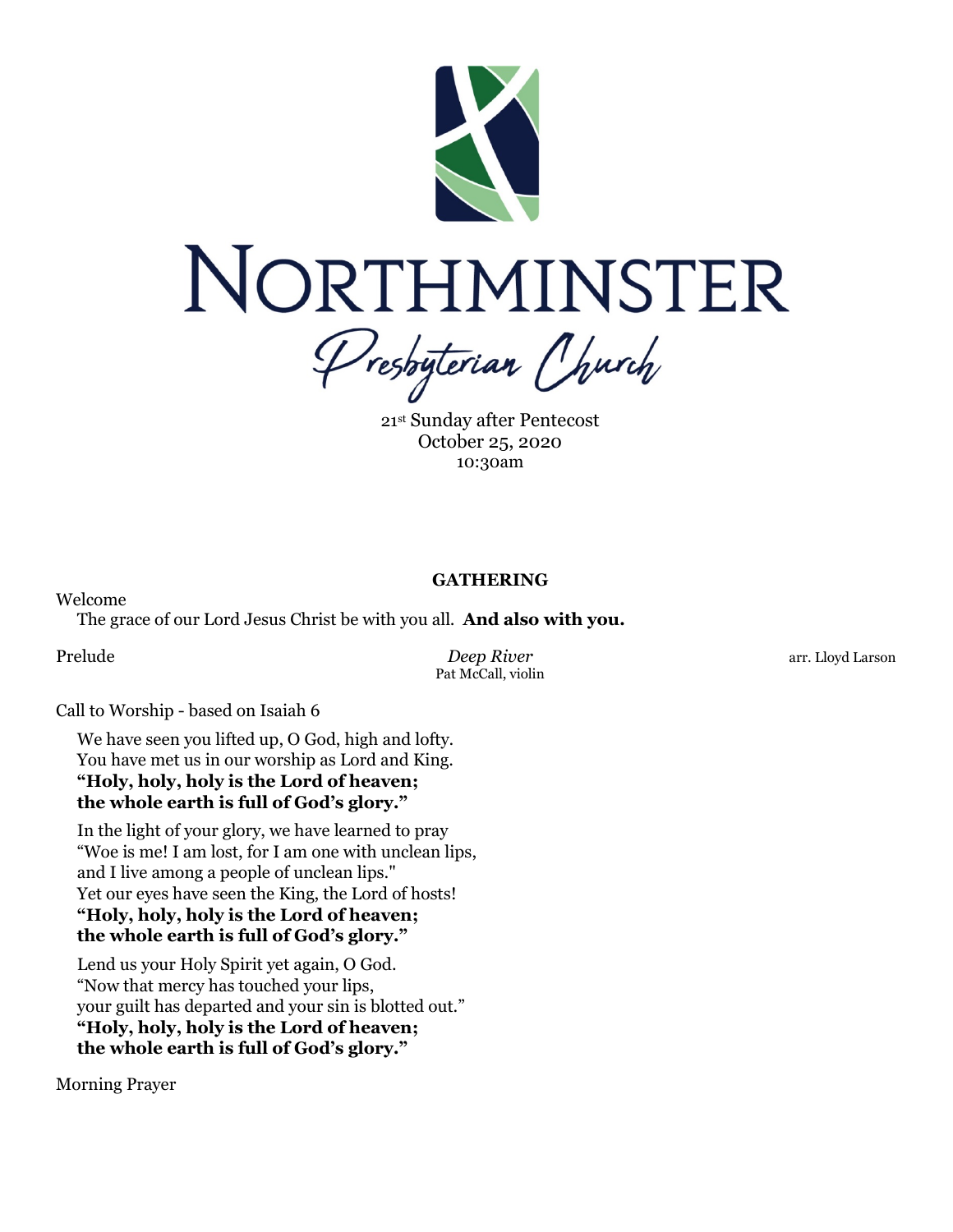

Call to Confession

Confession – based on Psalm 51

Merciful God,

you pardon all who truly repent and turn to you. We humbly confess our sins and ask your mercy. We have not always loved you with a pure heart, nor have we always loved our neighbor as ourselves. We have not done justice, loved kindness, or walked humbly with you, our God.

**Have mercy on us, O God, in your loving-kindness. In your great compassion, cleanse us from our sin. Create in us a clean heart, O God, and renew a right spirit within us. Do not cast us from your presence, or take your Holy Spirit from us. Restore to us the joy of your salvation and sustain us with your bountiful Spirit through Jesus Christ, our Lord.**

[silent prayers]

Assurance of Mercy

\*Response #606

**Praise God from whom all blessings flow; Praise Him, all creatures here below; Praise Him above, ye heavenly host; Praise Father, Son, and Holy Ghost. Amen.**

\*Signs of Peace

#### **LISTENING**

Announcements and Reminders

Prayers of Intercession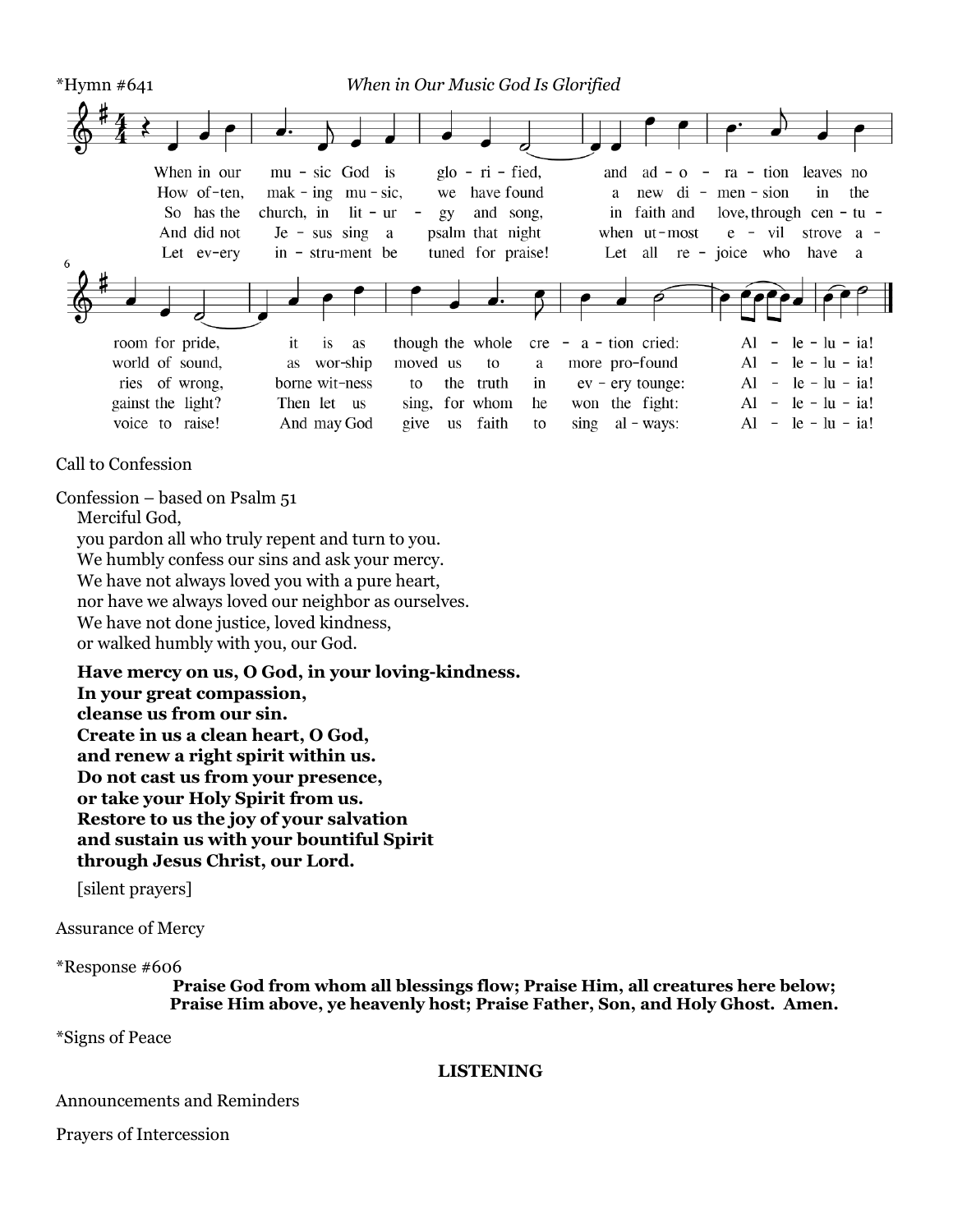Lord's Prayer

Interlude *Londonderry Air* arr. James Michael Stevens

Scripture Readings Isaiah 6:1-8

Luke 5:17-26

#### Sermon **Worship: A whole lot of WOW … a little bit of WOE**

#### **DEPARTING**



\*Affirmation of Faith The Apostles' Creed

**I believe in God the Father Almighty, Maker of heaven and earth, and in Jesus Christ His only Son our Lord; who was conceived by the Holy Ghost, born of the Virgin Mary, suffered under Pontius Pilate, was crucified, dead, and buried; he descended into hell; the third day he rose again from the dead; he ascended into heaven, and sitteth on the right hand of God the Father Almighty; from thence he shall come to judge the quick and the dead. I believe in the Holy Ghost, the holy catholic church; the communion of saints; the forgiveness of sins; the Resurrection of the body; and the life everlasting. Amen**

\*Charge and Benediction

\*Response Northumbria Community

**May the peace of the Lord Christ go with you, wherever he may send you. May he guide you through the wilderness, protect you through the storm. May he bring you home rejoicing at the wonders he has shown you. May he bring you home rejoicing, once again into our doors.**

#### Postlude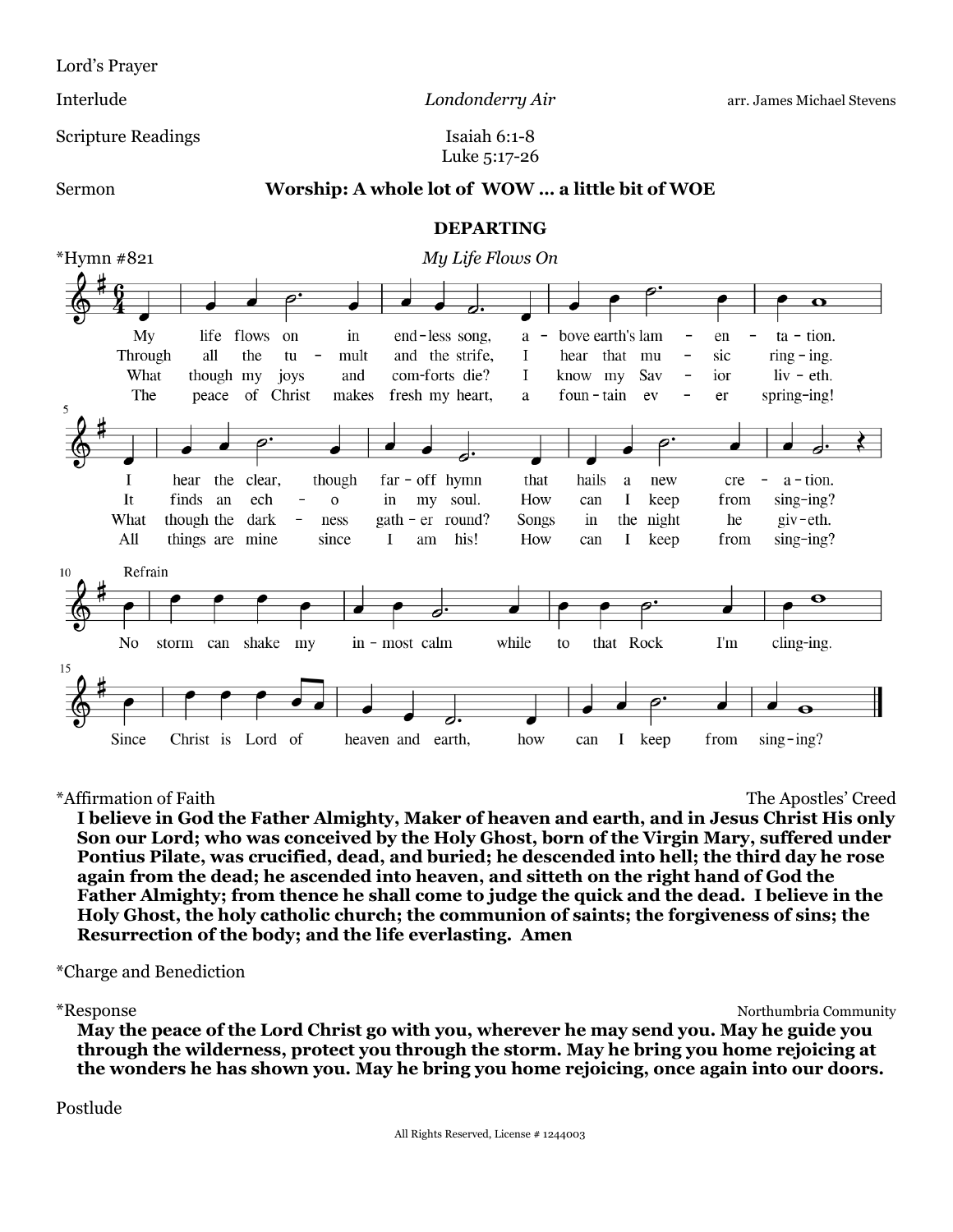

### **INFORMATION**

#### **Welcome to our guests!**

Whether you are sharing in the worship of God with us for the first time, visiting with family or friends, or returning for a visit to your home church, we welcome you today in the name of Jesus. Please share some contact information with us so we can follow up with you and make a place for you in our weekly fellowship. You may email our church office at admin@northminstermacon.org.

#### **Pastoral Care**

Pastor Ralph welcomes and encourages opportunities to share in fellowship, pastoral conversation, and spiritual discernment. He keeps office hours most mornings at the church, but is always available by appointment. You are always welcome to call or text at 478-250-3355 or to reach out by email: pastorhawkins@northminstermacon.org

#### **Lectionary Readings**

October 25, 21st Sunday after Pentecost – Deuteronomy 34:1-12; Psalm 90:1-6, 13-17; 1 Thessalonians 2:1-8; Matthew 22:34-46

November 1, All Saint's Day – Revelation 7:9-17; Psalm 34:1-10, 22; 1 John 3:1-3; Matthew 5:1-12

# **PRAYER CONCERNS**

If you have a need or a request for prayer, please contact the church office at 477-6646, or you could join us at our prayer group that meets the third Thursday of the month at 10:00 AM in Room 108.

Current Member Concerns: Ann R. Smith; Karen Jones; Jewel James; Ann Hall; Jane Ebey; John Hurst; John Geerlings; Grace Goodwin; Mary Ann Ellis; Kathy Wheeler; Andy Weaver; Shelby Duffy Current Friends and Family Concerns: Margaret Yawn; Donna Carole Kitchens; Nelda Crow; Kirk Knox Military Personnel Prayer List: Austin Riley; T. Wright Goodwin, IV; James C. Watwood; Joshua Sulkers

# **Small Group Get-Togethers**

Everyone is invited to join one of our fall small group get-togethers. These are being hosted in both virtual and in-person formats with the goal of making sure everyone can be included. Please see the schedule below and contact Jennifer in the church office at 478-477-6646 or admin@northminstermacon.org to reserve a spot.

- Friday, October 30, 6:30pm at Northminster Dinner provided
- Monday, November 2, 7:00pm via Zoom (Host: Emily Brown)
- Tuesday, November 3, 7:00pm via Conference Call (Host: Emily Brown)
- Wednesday, November 4, 7:30pm via Zoom (Host: Al Fatkin)
- Sunday, November 8, 4:30pm at Jeanne Roddenberry's Dinner provided
- Wednesday, November 11, 5:30pm at Northminster Dinner provided

#### **NORTHMINSTER PRESBYTERIAN CHURCH**

Our calling at Northminster is to make disciples, to grow in faith together, and to serve others in Christ.

#### CONGREGATION: Ministers of the Good News

SESSION of Ruling Elders: Sam Alderman, III; Boyd Ellison; Judy Hill; Ricky Smith; Ann Weaver Emily Brown; Beau Kitchens; Lynn Denny; Charlotte Nolan; Sandra Ridgeway

RALPH HAWKINS, Pastor and Teaching Elder PAUL EVANS, Parish Associate SANDRA SMITH, Music Director KAREN JONES, Clerk of Session BENJAMIN GAIL, Sexton JENNIFER WHITEHEAD, Ministry Assistant

WWW.NORTHMINSTERMACON.ORG 478-477-6646 565 WIMBISH RD. MACON, GA 31210

**Office hours this week:** Mon-Wed & Fri 9:00-1:00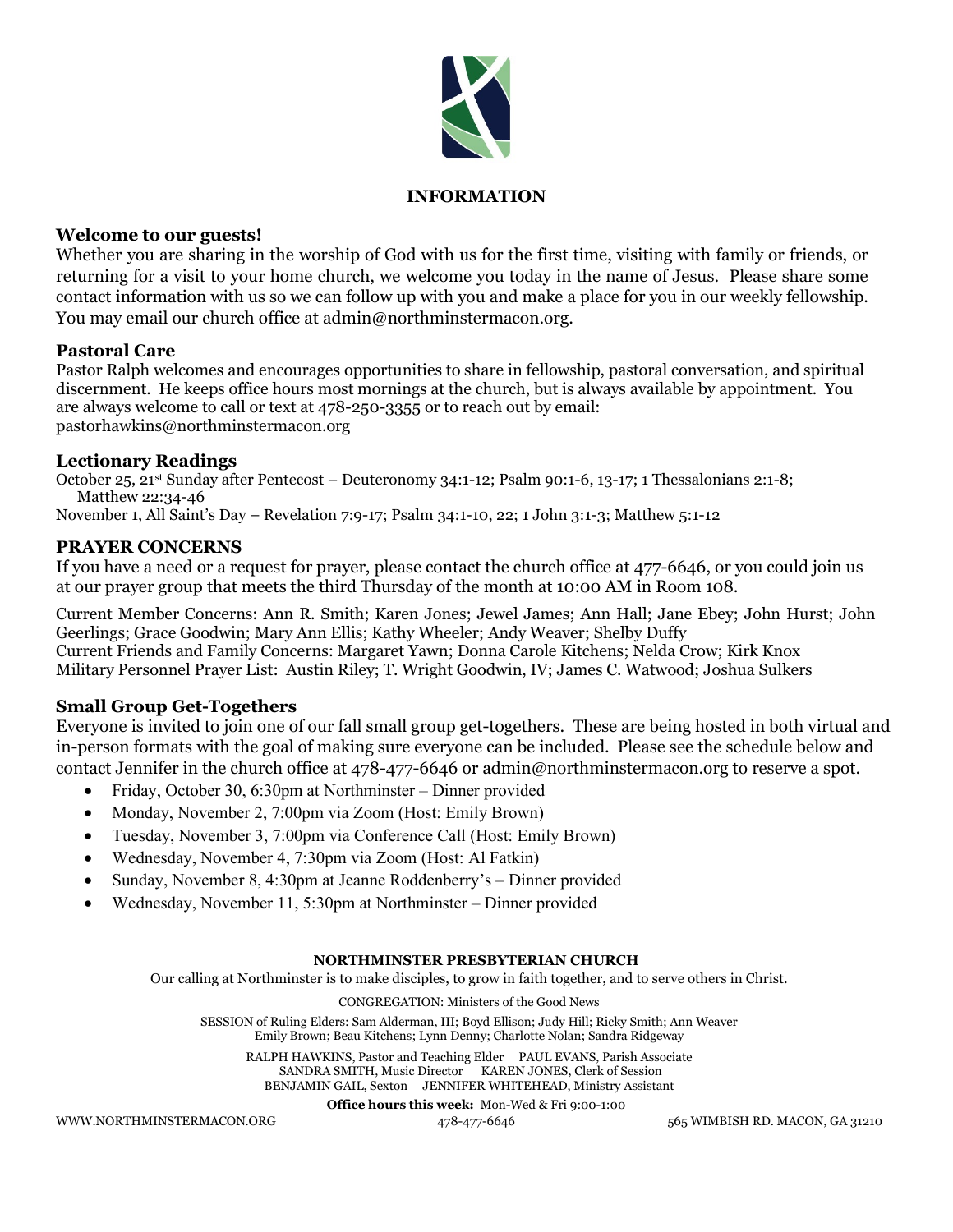# **Monday Morning**

But so that you may know that the Son of Man has authority on earth to forgive sins"—he said to the one who was paralyzed—"I say to you, stand up and take your bed and go to your home." Immediately he stood up before them, took what he had been lying on, and went to his home, glorifying God. Amazement seized all of them, and they glorified God and were filled with awe, saying, "We have seen strange things today."

Luke 5

Christian worship joyfully ascribes all praise and honor, glory and power to the triune God. In worship the people of God acknowledge God present in the world and in their lives. As they respond to God's claim and redemptive action in Jesus Christ, believers are transformed and renewed. In worship the faithful offer themselves to God and are equipped for God's service in the world.

Presbyterian Directory for Worship

Let our mouth be filled with thy praise, O Lord, that we may sing of thy glory, because thou hast counted us worthy to partake of thy holy, divine, immortal and life-giving mysteries: preserve us in thy holiness, that we may learn of thy righteousness all day long.

Hallelujah, hallelujah. hallelujah.

St. John Chrysostom (347-407)

To know God is to be changed by God; true knowledge of God leads to worship.

John Calvin

Authentic Christian worship, like the Word of God on which it is centered, is living, breathing, changing, vibrant, vital, refreshingly unpredictable, and always transformative. The blessing of worship, the life-changing experience of encountering and praising the Father, Son, and Spirit, is available to disciples of Jesus every time we gather. This blessing is not dependent on our resources, the beauty of our location, the approval of our culture, or any other temporal circumstance. It is a gift from God.

Paul Detterman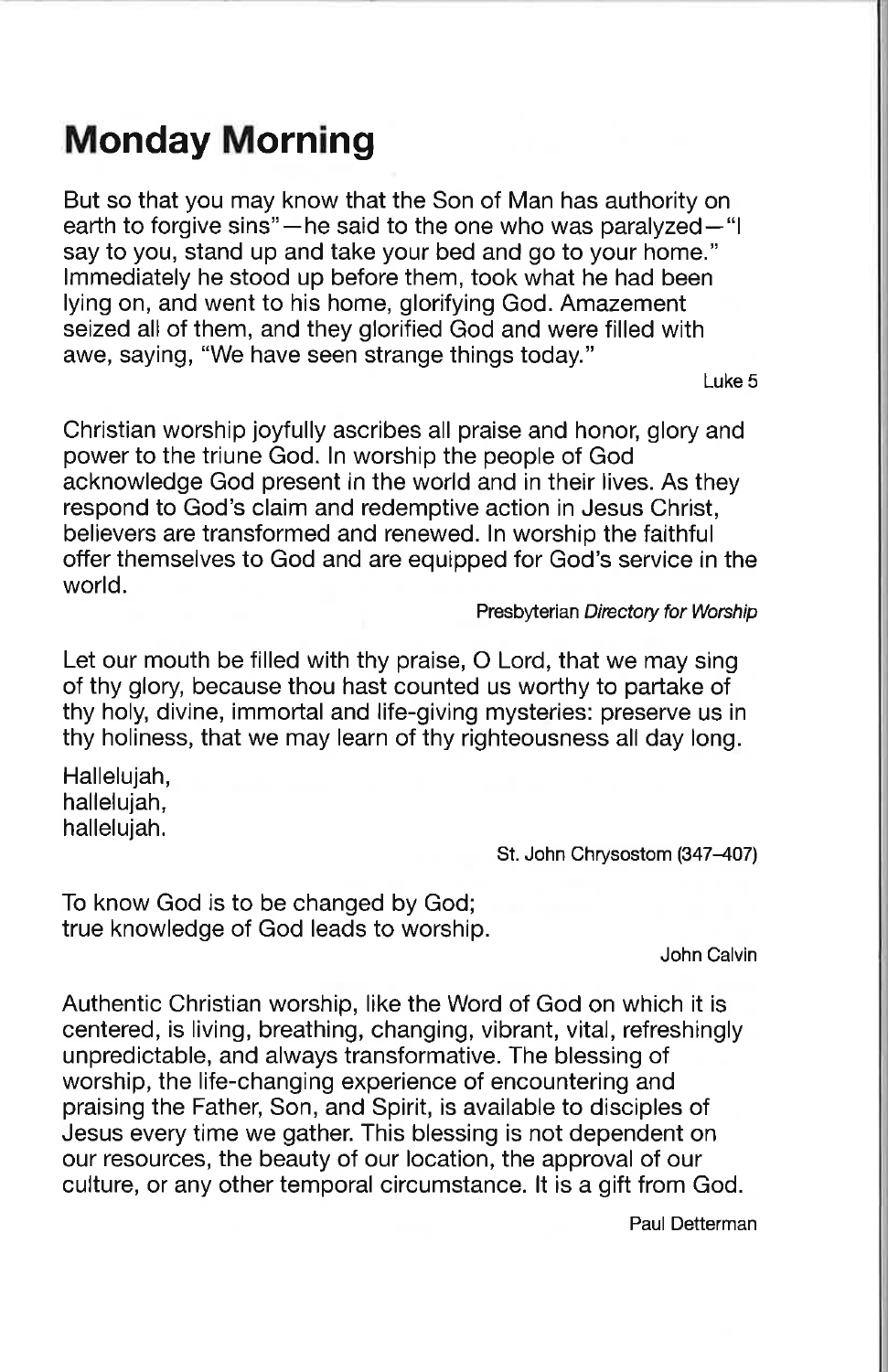Left to myself, the God I want is a god who will give me what I want. He  $-$  or more likely it  $-$  will be a projection of my own desires. At the grosser level, this will lead me to one of the more obvious pagan gods or goddesses, who offer their devotees money, sex, or power (as Marx, Freud, and Nietzsche pointed out). All idols started out life as a god somebody wanted. Nobody falls down on their face before the god they wanted. Nobody trembles at the word of a home-made god. Nobody goes out with fire in their belly to heal the sick, to clothe the naked, to teach the ignorant, to feed the hungry because of a god they wanted. They are more likely to stay at home with their feet up.

N.T. Wright, British New Testament scholar

Why do people in church seem like cheerful, brainless tourists on a packaged tour of the Absolute? ... Does anyone have the foggiest idea what sort of power we blithely invoke? Or. as I suspect, does no one believe a word of it? The churches are children playing on the floor with their chemistry sets, mixing up a batch of TNT to kill a Sunday morning. It is madness to wear ladies' straw hats and velvet hats to church; we should all be wearing crash helmets. Ushers should issue life preservers and signal flares; they should lash us to our pews. For the sleeping god may wake someday and take offense, or the waking God may draw us to where we can never return."

Annie Dillard - Teaching a Stone to Talk: Expeditions and Encounters, 1982

When in our music God is glorified, And adoration leaves no room for pride, It is as though the whole creation cried: Alleluia!

How often, making music, we have found A new dimension in the world of sound, As worship moved us to a more profound Alleluia!

And did not Jesus sing a psalm that night When utmost evil strove against the light? Then let us sing, for whom he won the fight: Alleluia!

"When in Our Music God is Glorified" - Fred Pratt Green, 1971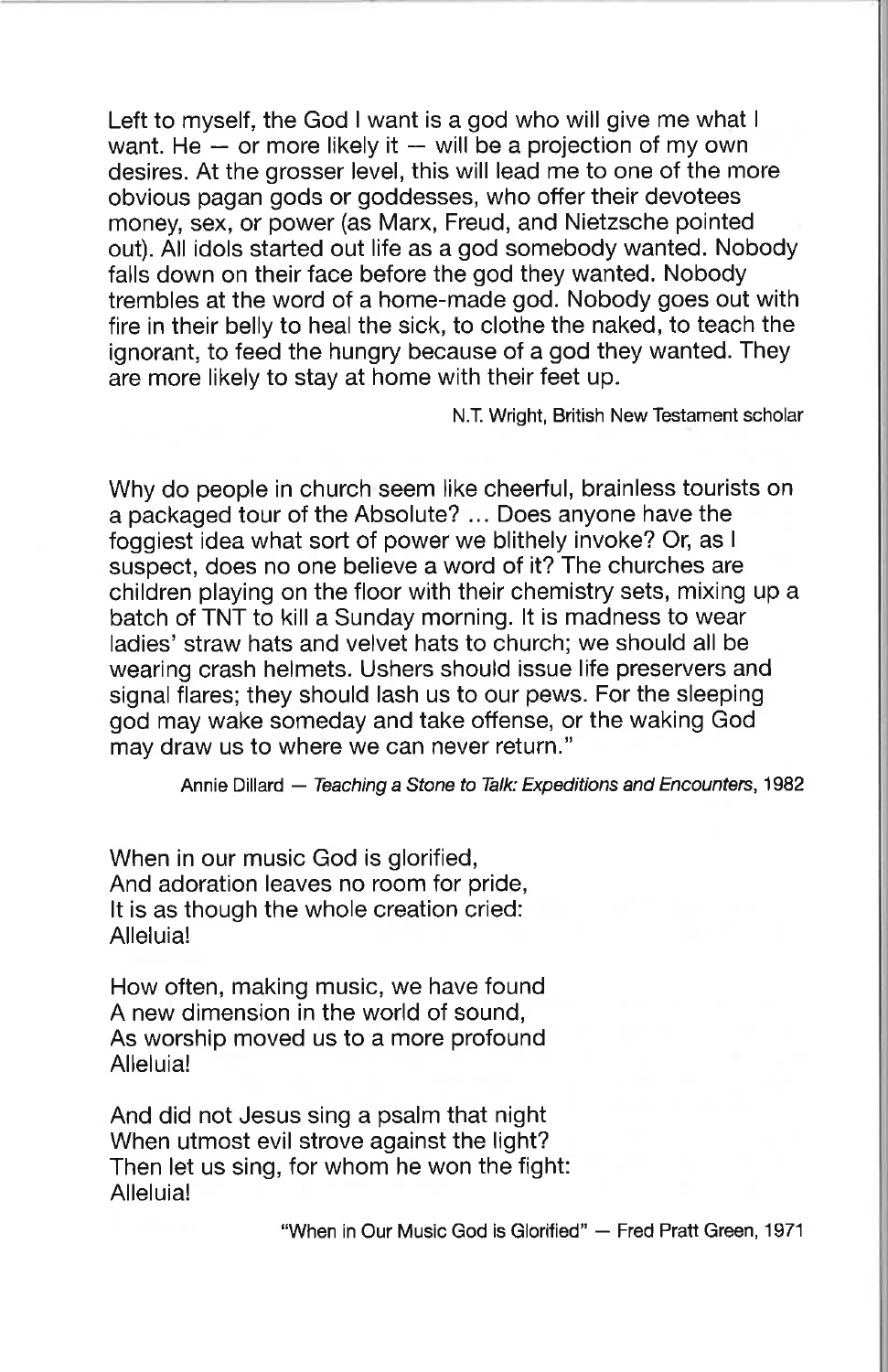Before the protest, self-purification. Before the preaching, prayer.

Whatever you do-wade into a violent crowd like Tutu. walk across the bridge and face men brandishing billy sticks,

stick a rose in the barrel of a rifle, ride the bus with Rosa in what some call the wrong seat,

ask uncomfortable questions, demand candid answers,

camp out for weeks on the bankers' lawn,

hold hands and sing in a circle, make signs for the march,

speak Gospel truth to dispel the ignorance of silence, comfort the troubled, trouble the water-whatever you do,

be sure to spend time in the garden. Examine yourself.

Turn to the light within. Recall we're all God's good children,

beloved and longing for the wholeness that is divine

justice, mercy, grace, and peace.

Let us pray.

Follow Me" by Shan Overton - Pittsburgh Theological Seminary